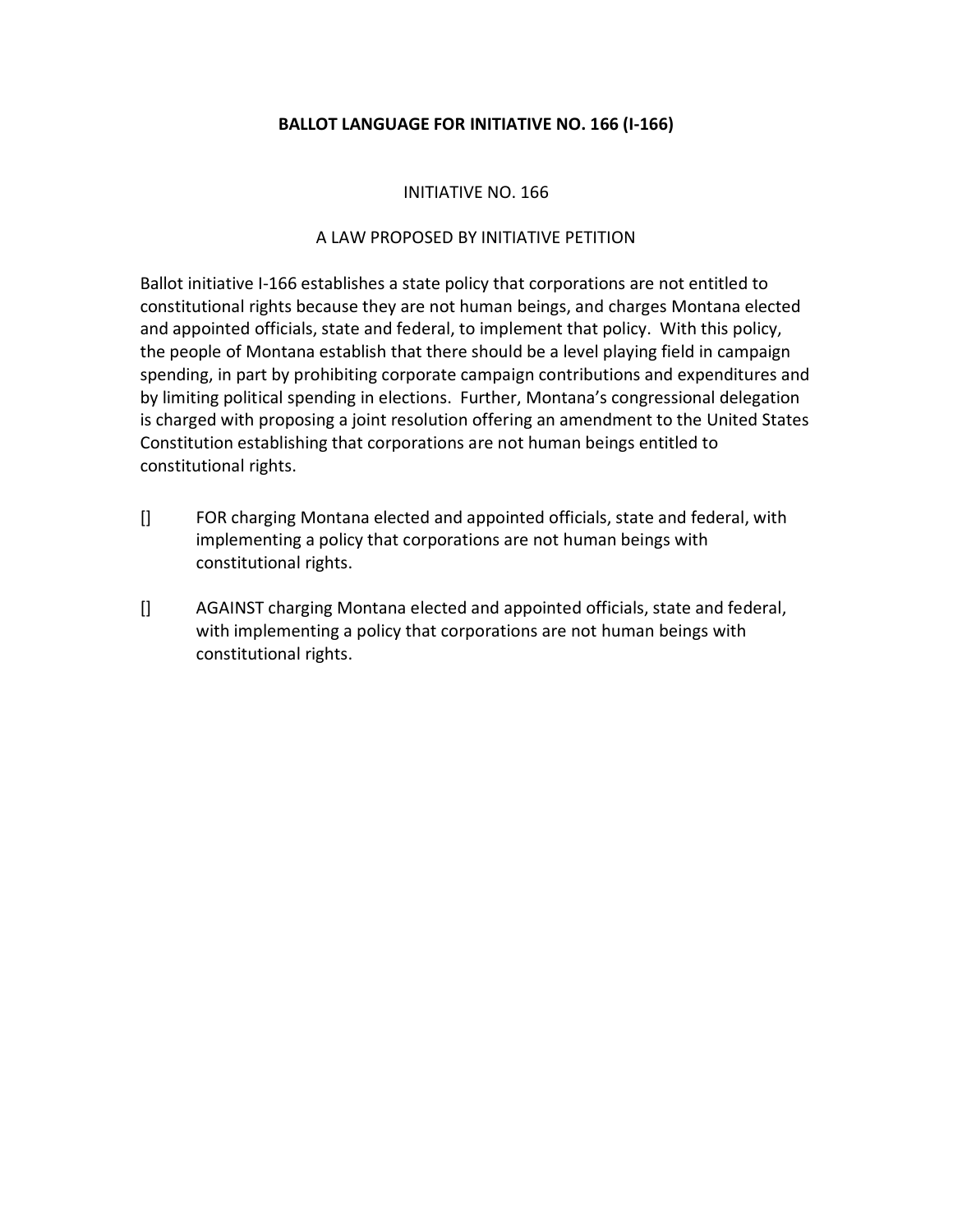### **THE COMPLETE TEXT OF INITIATIVE NO. 166 (I-166)**

#### BE IT ENACTED BY THE PEOPLE OF THE STATE OF MONTANA:

NEW SECTION. **Section 1. Short title.** [Sections 1 through 4] may be cited as the "Prohibition on Corporate Contributions and Expenditures in Montana Elections Act."

NEW SECTION. **Section 2. Preamble.** The people of the state of Montana find that:

(1) since 1912, through passage of the Corrupt Practices Act by initiative, Montana has prohibited corporate contributions to and expenditures on candidate elections;

(2) in 1996, by passage of Initiative No. 125, Montana prohibited corporations from using corporate funds to make contributions to or expenditures on ballot issue campaigns;

(3) Montana's 1996 prohibition on corporate contributions to ballot issue campaigns was invalidated by *Montana Chamber of Commerce v. Argenbright*, 226 F.3d 1049 (2000). Montana's 1912 prohibition on corporate contributions to and expenditures on candidate elections is also being challenged under the holding of *Citizens United v. FEC*, 558 U.S. \_\_\_\_\_, 130 S.Ct. 876 (2010). This decision equated the political speech rights of corporations with those of human beings.

(4) in 2011 the Montana Supreme Court, in its decision, *Western Tradition Partnership, Inc. v. Attorney General,* 2011 MT 328, upheld Montana's 1912 prohibition on corporate contributions to and expenditures on candidate campaigns, stating in its opinion as follows:

(a) examples of well-financed corruption involving corporate money abound in Montana;

(b) the corporate power that can be exerted with unlimited corporate political spending is still a vital interest to the people of Montana;

(c) corporate independent spending on Montana ballot issues has far exceeded spending from other sources;

(d) unlimited corporate money into candidate elections would irrevocably change the dynamic of local Montana political office races;

(e) with the infusion of unlimited corporate money in support of or opposition to a targeted candidate, the average citizen candidate in Montana would be unable to compete against the corporate-sponsored candidate, and Montana citizens, who for over 100 years have made their modest election contributions meaningfully count, would be effectively shut out of the process; and

(f) clearly the impact of unlimited corporate donations creates a dominating impact on the Montana political process and inevitably minimizes the impact of individual Montana citizens.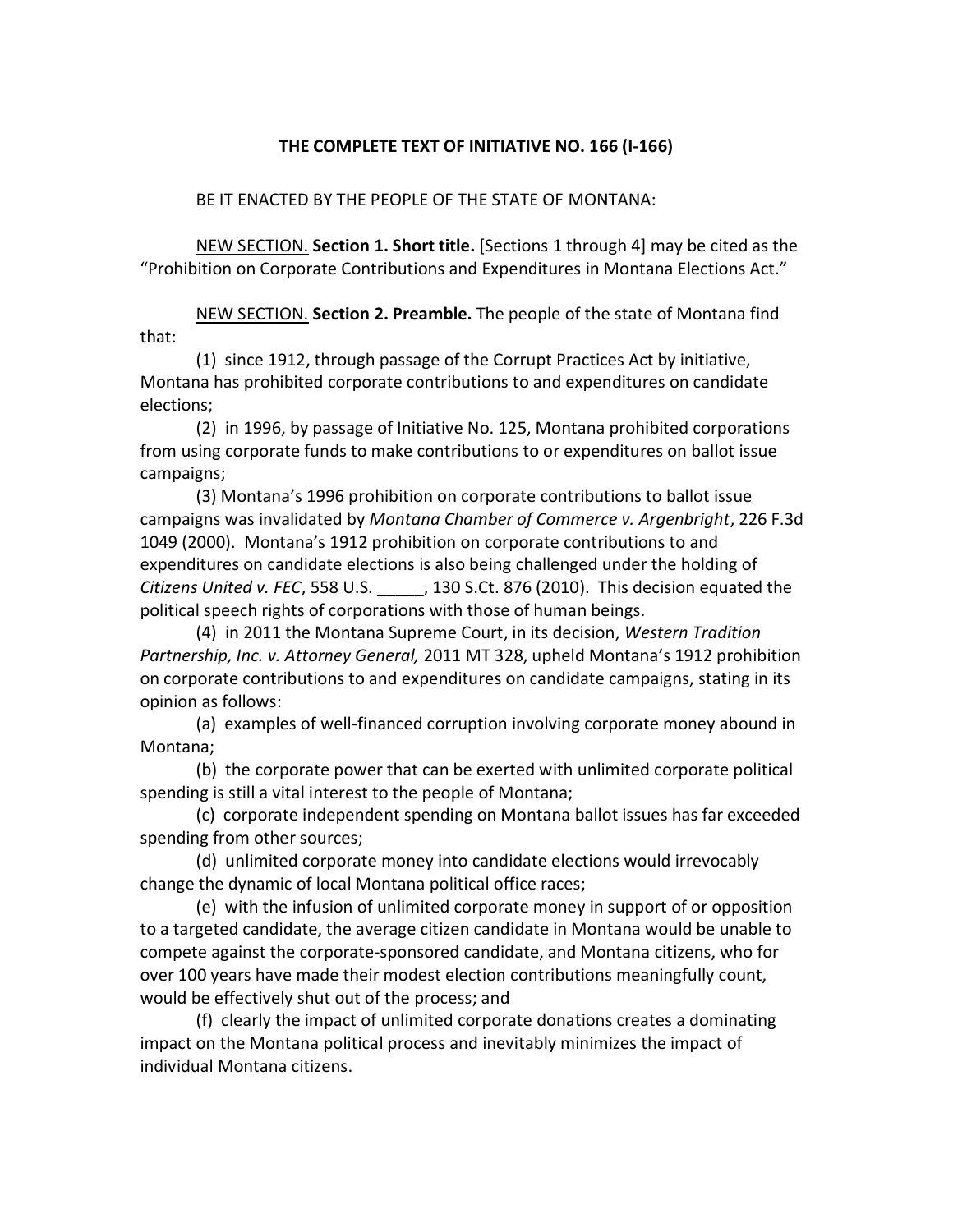NEW SECTION. **Section 3. Policy.** (1) It is policy of the state of Montana that each elected and appointed official in Montana, whether acting on a state or federal level, advance the philosophy that corporations are not human beings with constitutional rights and that each such elected and appointed official is charged to act to prohibit, whenever possible, corporations from making contributions to or expenditures on the campaigns of candidates or ballot issues. As part of this policy, each such elected and appointed official in Montana is charged to promote actions that accomplish a level playing field in election spending.

(2) When carrying out the policy under subsection (1), Montana's elected and appointed officials are generally directed as follows:

(a) that the people of Montana regard money as property, not speech;

(b) that the people of Montana regard the rights under the United States Constitution as rights of human beings, not rights of corporations;

(c) that the people of Montana regard the immense aggregation of wealth that is accumulated by corporations using advantages provided by the government to be corrosive and distorting when used to advance the political interests of corporations;

(d) that the people of Montana intend that there should be a level playing field in campaign spending that allows all individuals, regardless of wealth, to express their views to one another and their government; and

(e) that the people of Montana intend that a level playing field in campaign spending includes limits on overall campaign expenditures and limits on large contributions to or expenditures for the benefit of any campaign by any source, including corporations, individuals, or political committees.

## NEW SECTION. **Section 4. Promotion of policy by elected or appointed officials.**

(1) Montana's congressional delegation is charged with proposing a joint resolution offering an amendment to the United States constitution that accomplishes the following:

(a) overturns the U.S. Supreme Court's ruling in *Citizens United v. Federal Election Commission;* 

(b) establishes that corporations are not human beings with constitutional rights;

(c) establishes that campaign contributions or expenditures by corporations, whether to candidates or ballot issues, may be prohibited by a political body at any level of government; and

(d) accomplishes the goals of Montanans in achieving a level playing field in election spending.

(2) Montana's congressional delegation is charged to work diligently to bring such a joint resolution to a vote and passage, including use of discharge petitions, cloture, and every other procedural method to secure a vote and passage.

(3) The members of the Montana legislature, if given the opportunity, are charged with ratifying any amendment to the United States constitution that is consistent with the policy of the state of Montana.